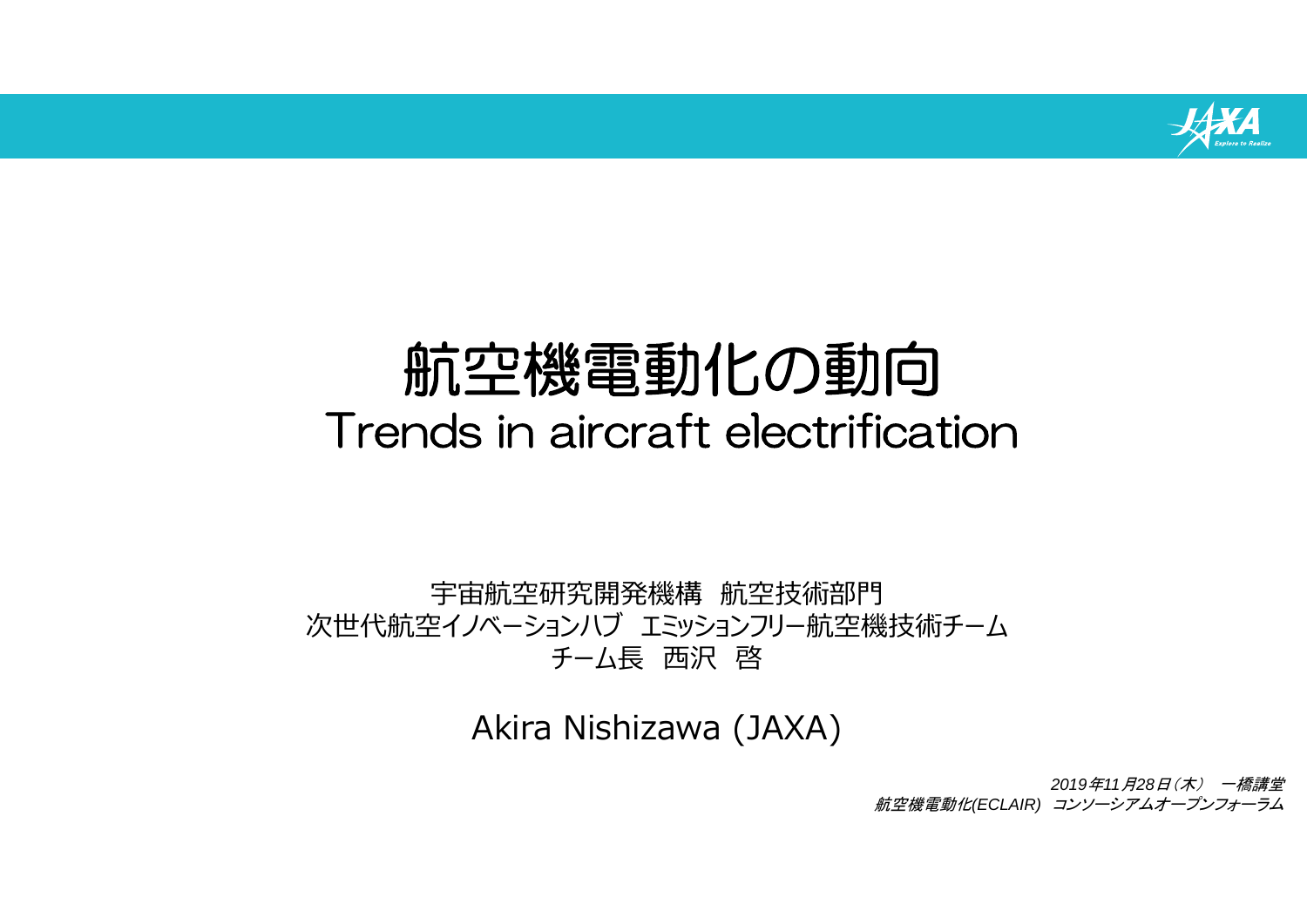





#### 電動航空機の国際動向(出力向上の推移と将来計画) International trends in electric aircraft.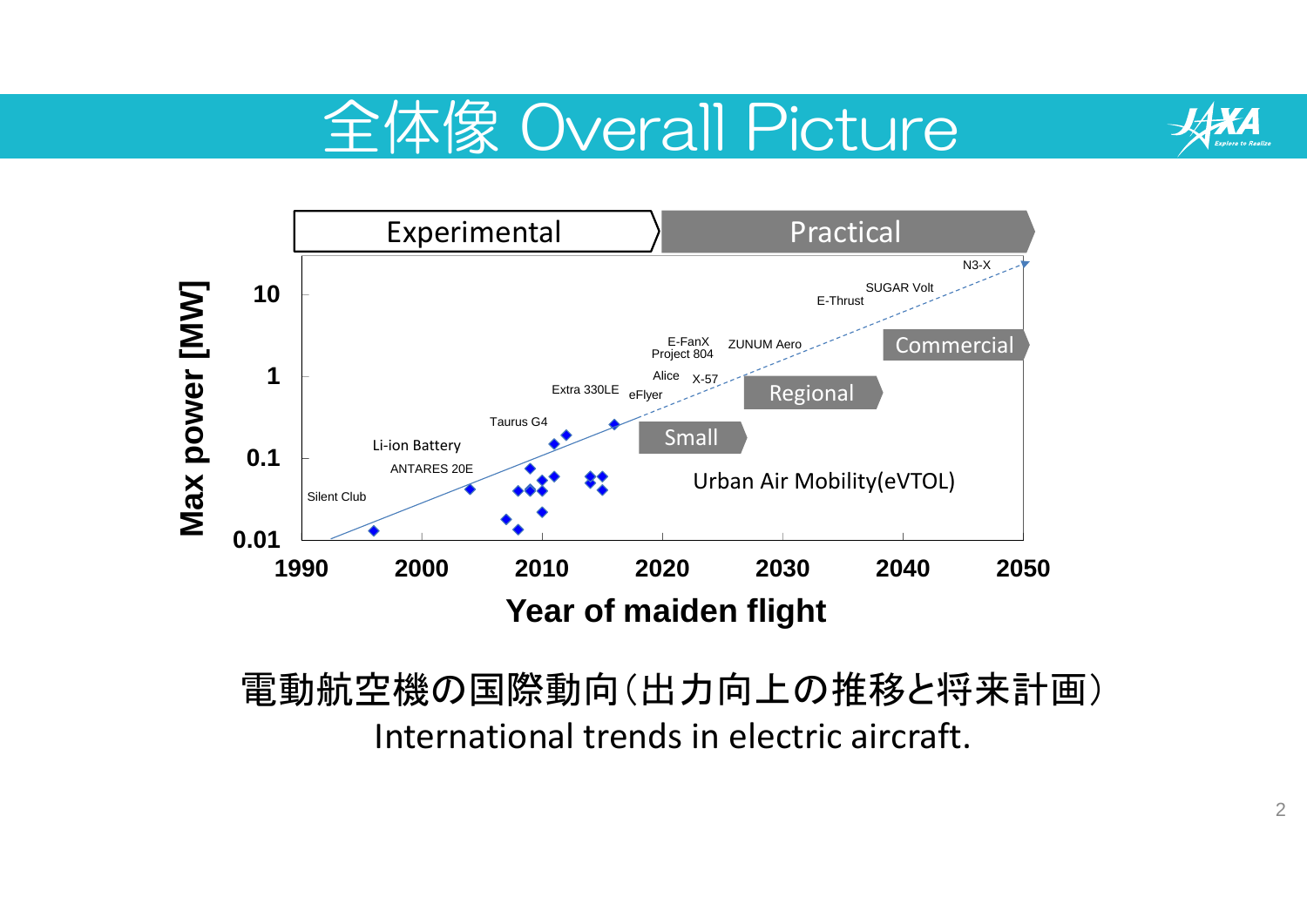# 目次 Contents



- 1. 日本国内の航空機電動化に関する話題(ECLARコンソーシアム以外)
- 2. 小型電動航空機の型式証明取得
- 3. 電動旅客機に向けた大規模プロジェクト
- 4. 電動VTOL
- 1. Topics related to electrification of aircraft in Japan (other than ECLAR consortium)
- 2. Type certification of small electric aircraft
- 3. Large-scale projects toward electric commercial aircraft
- 4. Electric VTOL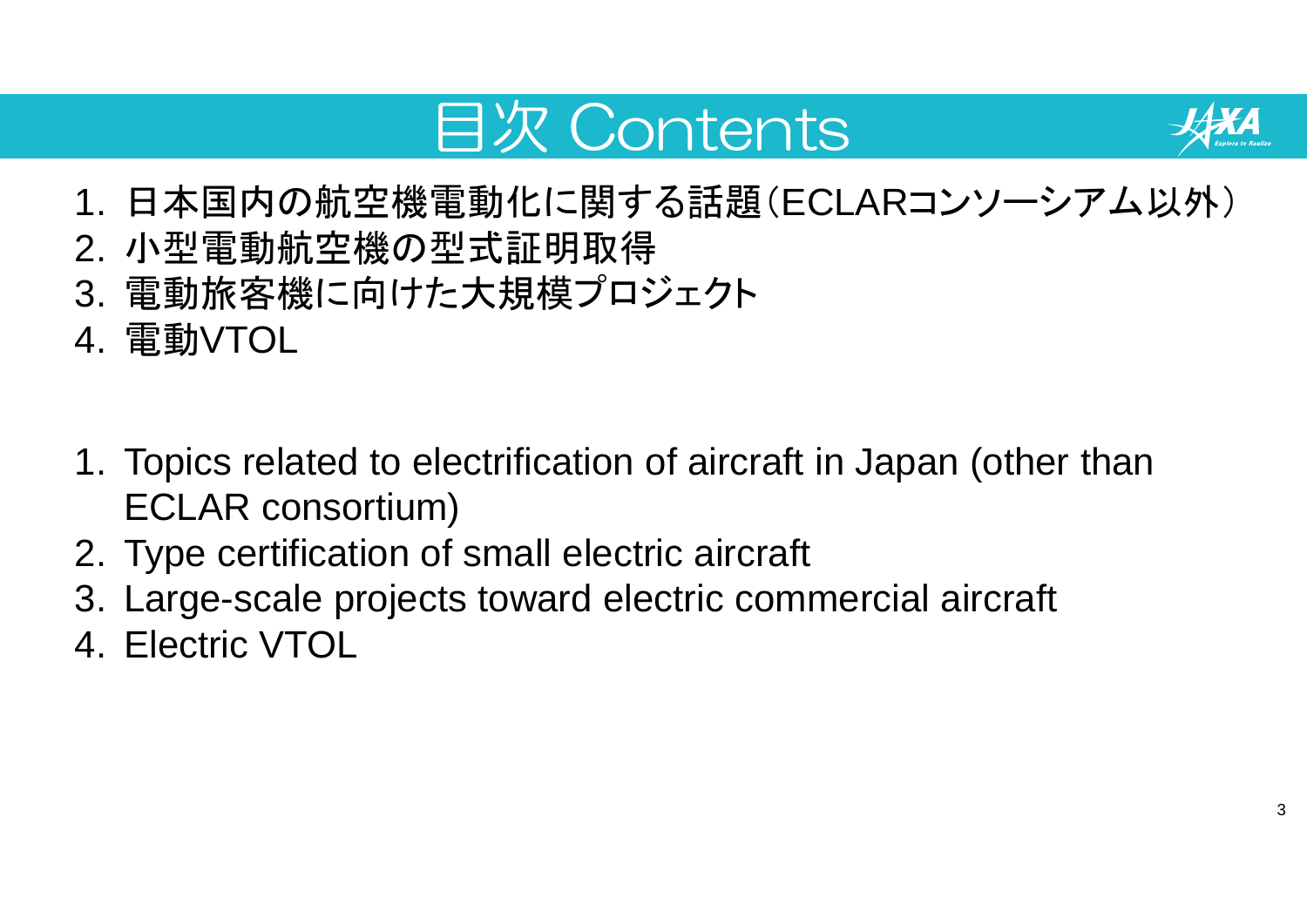#### 1. 国内動向 Topics related to electrification of aircraft in Japan(1/2) \*



https://www.meti.go.jp/press/2018/01/20190115007 /20190115007.html

January 15, 2019 技術協力に合意 Agreement between **METI** and The **Boeing** Company on Cooperation in Aircraft Technology.

### ● 電動推進に必要な電動化技術

- 複合材製造技術 Composite manufacturing
- 製造自動化技術 Automation manufacturing Cooperation in electric technology
- ← Advanced lightweight batteries
- $\checkmark$  Advanced motors and controllers
- $\checkmark$  For electric propulsion systems in aircraft
	- ●電動推進は最重要技術の一つ
	- $\bullet$  Electric propulsion is one of the most important technologies for the cooperation.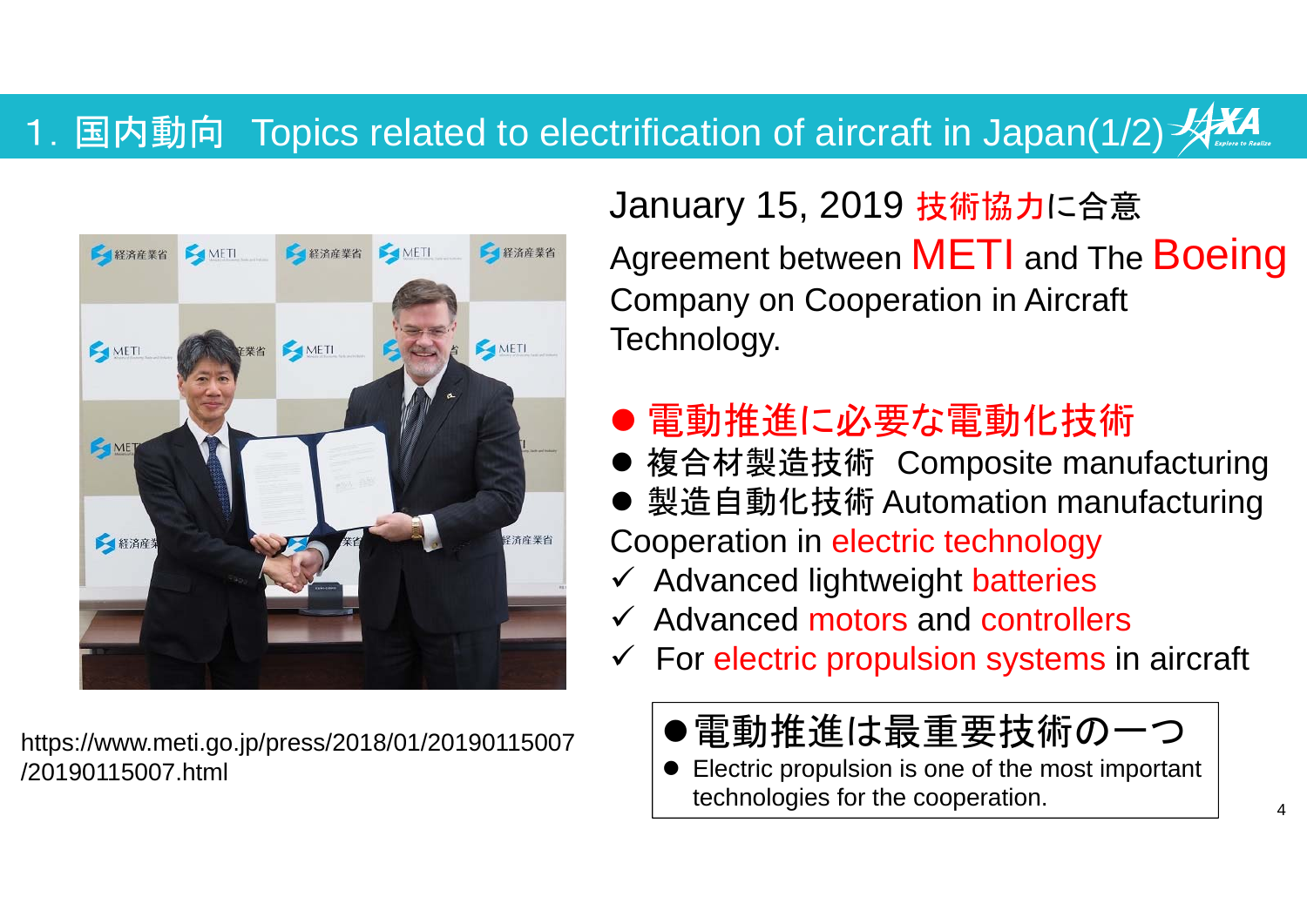#### 1. 国内動向 Topics related to electrification of aircraft in Japan(2/2) AAA

#### NEDO航空機用先進システム実用化プロジェクト

#### Project for practical application of advanced systems in aircraft

#### 研究開発項目

- ①:次世代エンジン熱制御システム研究開発 -
- ②:次世代降着システム研究開発
- ③:次世代コックピットディスプレイ研究開発
- ④:次世代空調システム研究開発
- ⑤:次世代飛行制御/操縦システム研究開発
- ⑥:次世代自動飛行システム研究開発
- ⑦:次世代エンジン電動化システム研究開発
- ⑧:次世代電動推進システム研究開発
- Next-gen electric propulsion system R&D

#### $FY2019 \sim FY2023$

● 高効率かつ高出力電動推進システム

High efficiency and high power electric propulsion system

軽量蓄電池

Lightweight battery

https://www.nedo.go.jp/activities/ZZJP\_100104.html



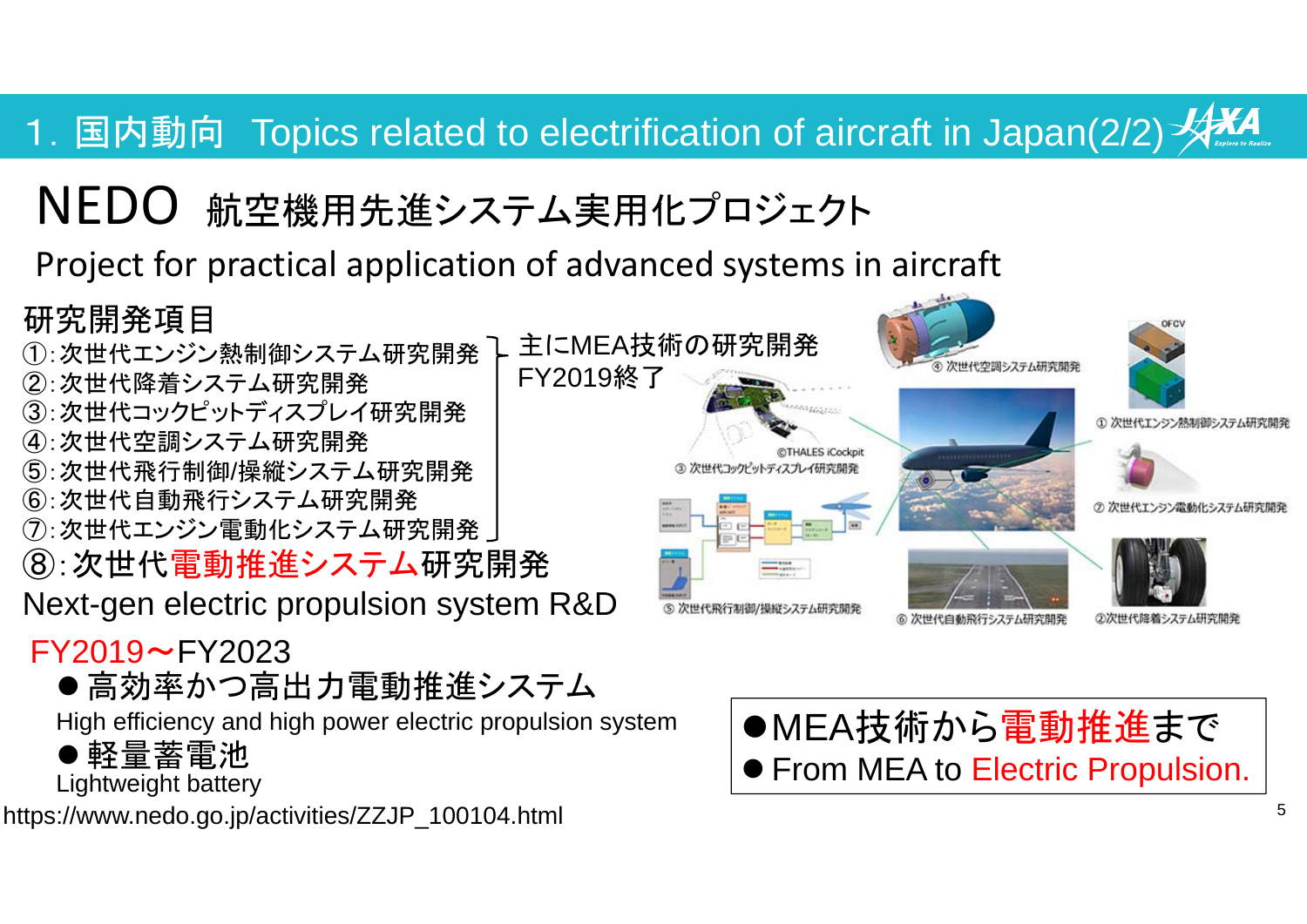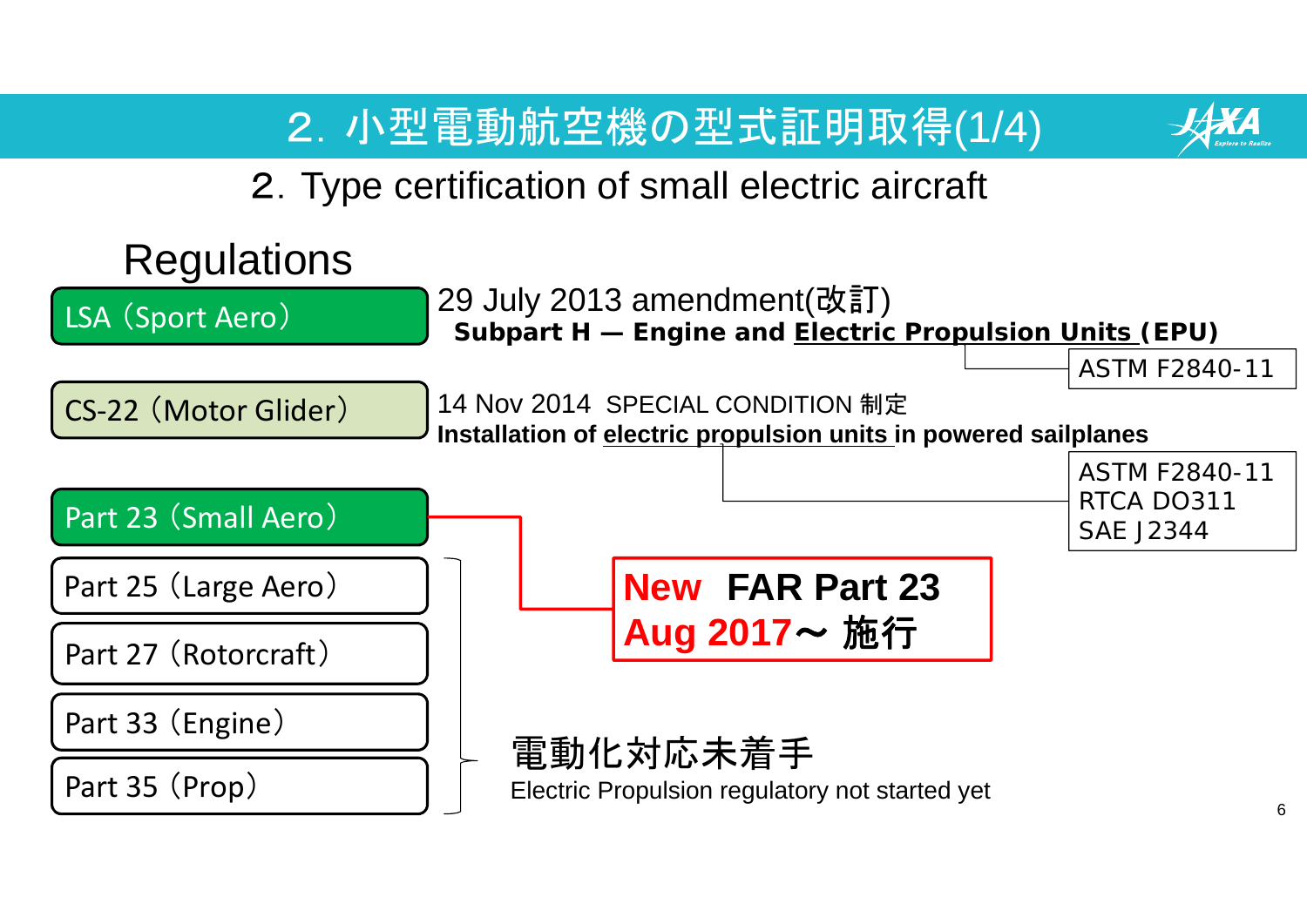### 2.小型電動航空機の型式証明取得(2/4)

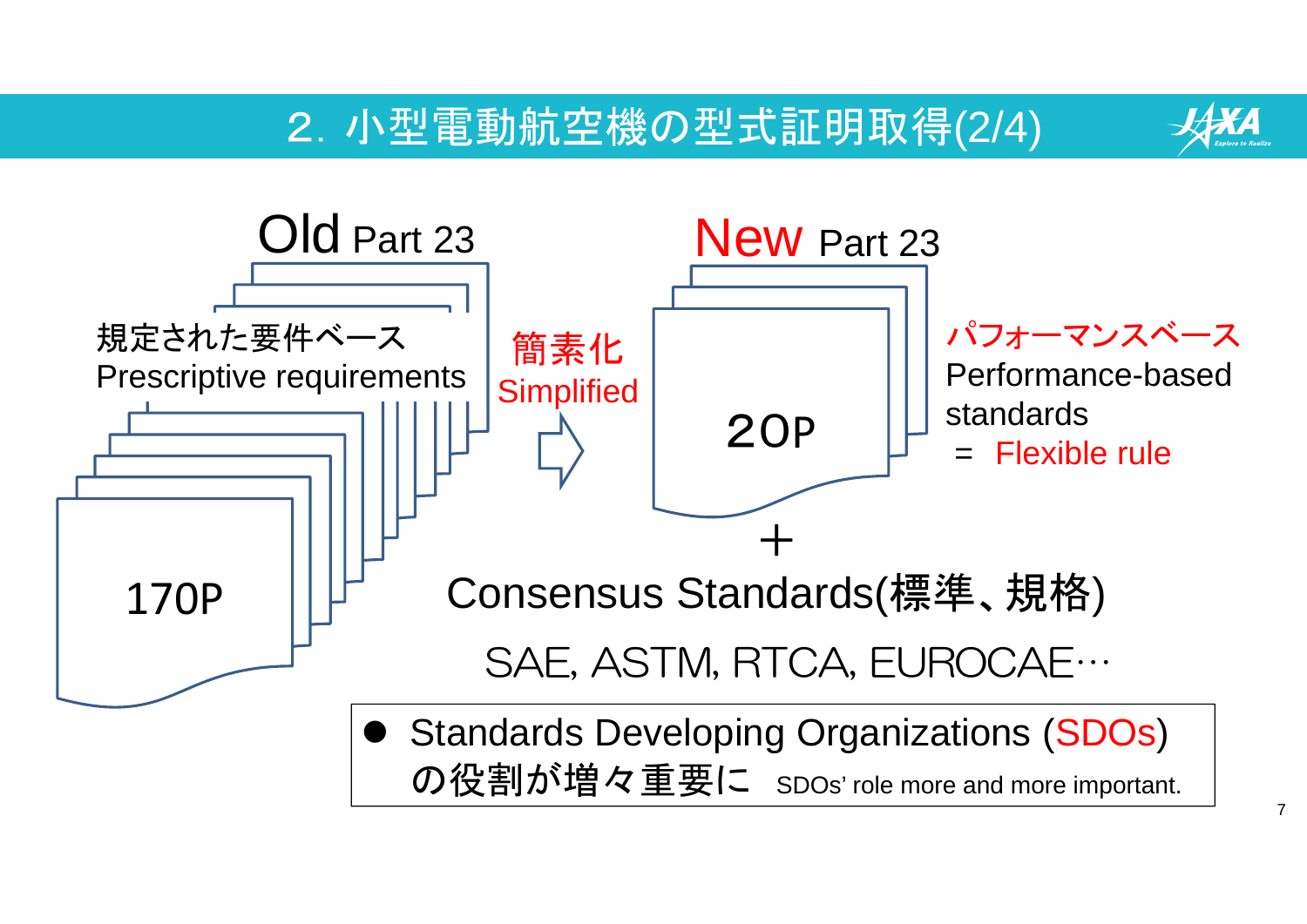2.小型電動航空機の型式証明取得(3/4)



#### BYE AEROSPACE eFlyer

"The first FAA-certified full electric airplane" **2020**

> EVIATION Alice 2020s Full electric commuter

#### 2020s ZUNUM Aero ZA10

Electric hybrid commuter

- $\bullet$ New Part 23で小型電動航空機が型式証明をまもなく取得か?
- $\bullet$ Small electric aircraft may obtain type certification soon in New Part 23.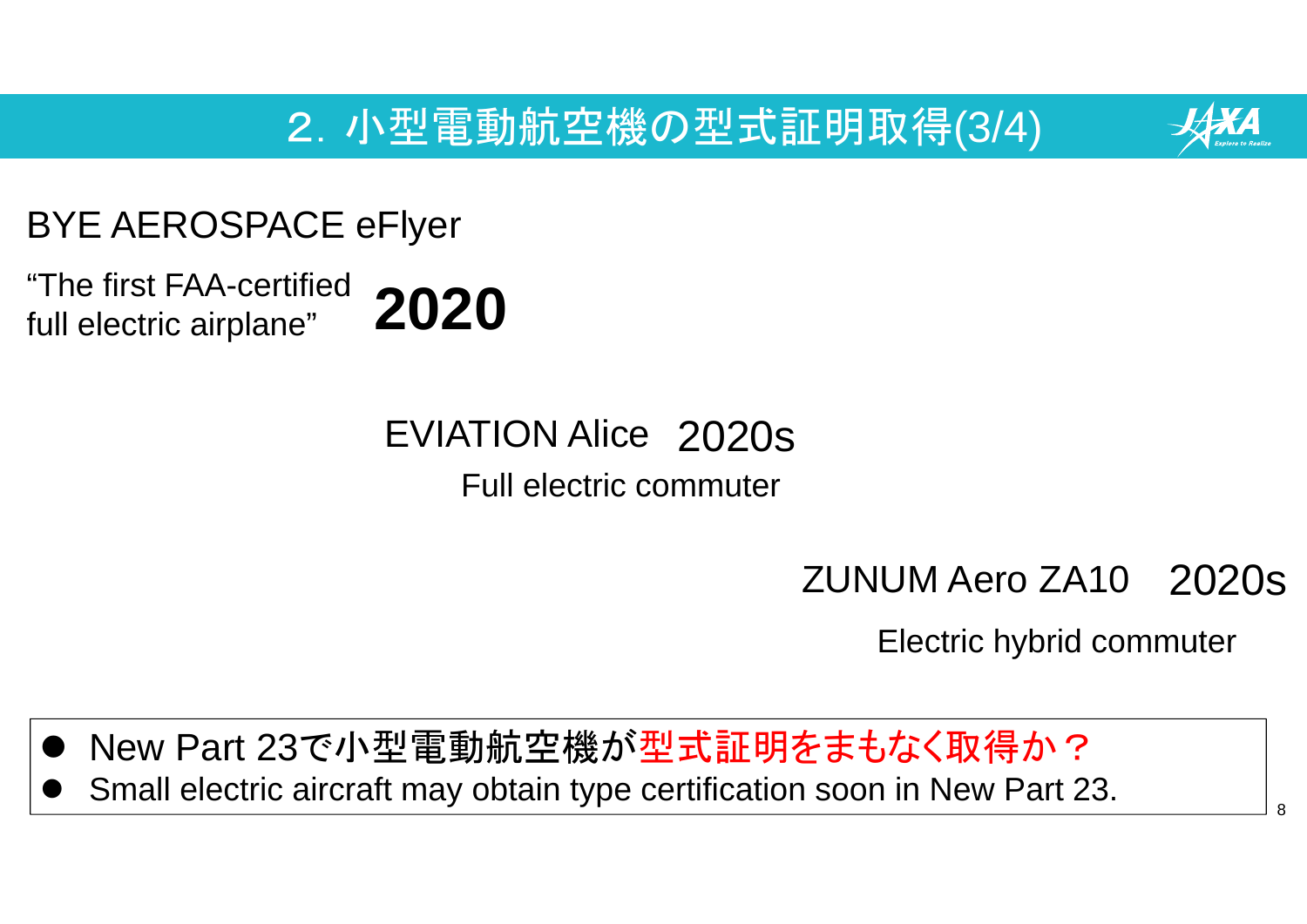### 2.小型電動航空機の型式証明取得(4/4)



 $\overline{9}$ 

### 改訂版Part-23における分類と電動航空機開発企業例

| <b>Risk Category</b><br>(max passenger seat)                                                |         | Speed category (designed cruise speed)                   |                             |
|---------------------------------------------------------------------------------------------|---------|----------------------------------------------------------|-----------------------------|
|                                                                                             |         | Low: 463km/h 以下<br>(<250kt)                              | High: 463km/h 超<br>(>250kt) |
| l Level 1                                                                                   | $0 - 1$ | eFlyer2(1seat, $102 \sim 222$ km/h)<br><b>Trainer</b>    |                             |
| Level 2                                                                                     | $2 - 6$ | eFlyer4(3seats, $102 \sim 222 \text{km/h}$ )<br>Air taxi |                             |
| Level 3                                                                                     | $7 - 9$ |                                                          | Alice(9seats, 481km/h)      |
|                                                                                             |         |                                                          | Commuter                    |
| Level 4                                                                                     | 10-19   |                                                          | ZunumAero(12seats, 547km/h) |
| 輸送手段として社会実装されるか?<br>Commuter<br>Will it be socially implemented as a transportation system? |         |                                                          |                             |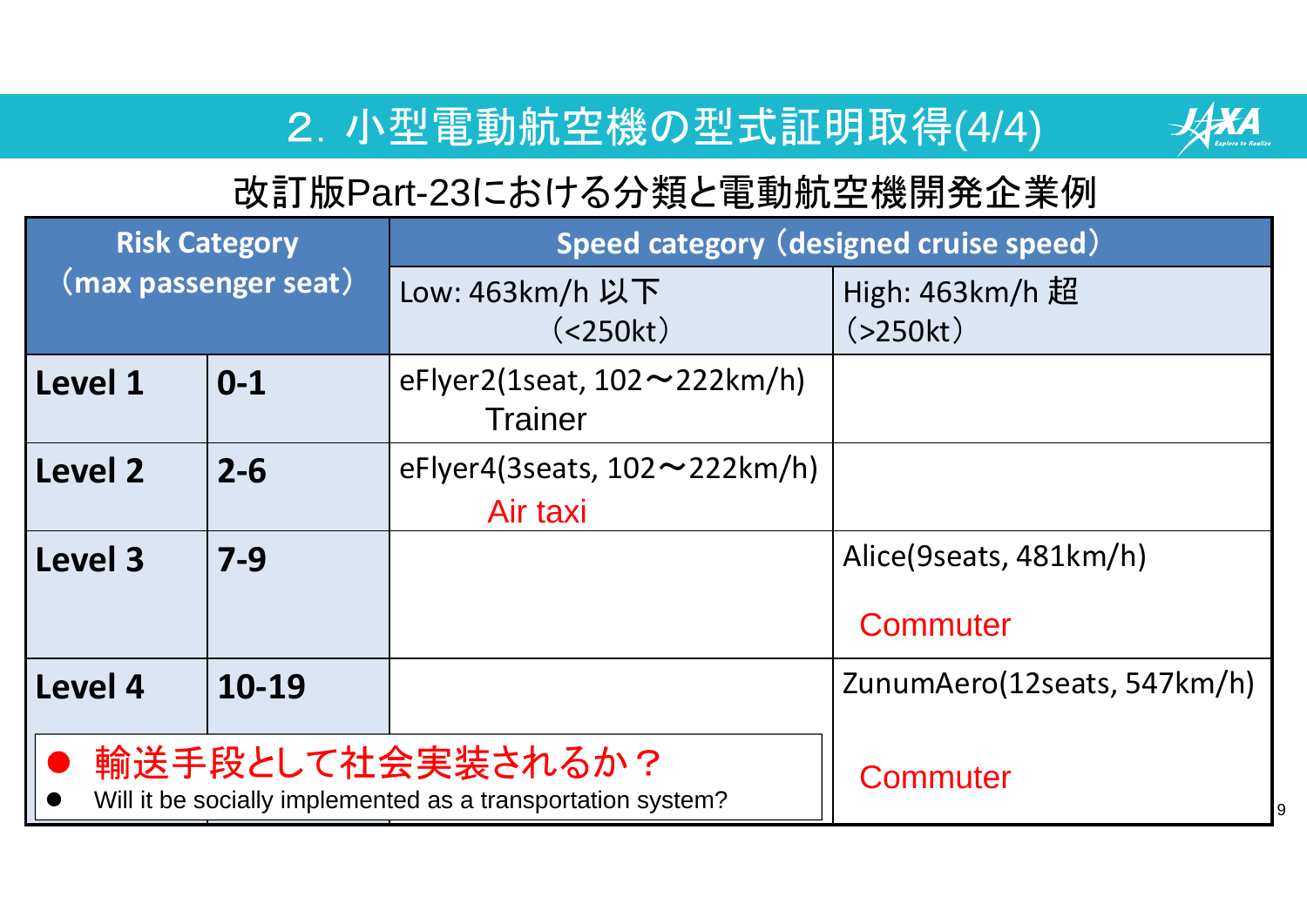3.電動旅客機に向けた大規模プロジェクト(1/2)



3.Large-scale projects toward electric commercial aircraft

# パラレルハイブリッド と シリーズハイブリッド



 $\bullet$  どちらの方式が先に旅客機に実装されるか?  $\bullet$ Which type will become implemented in commercial aircraft first?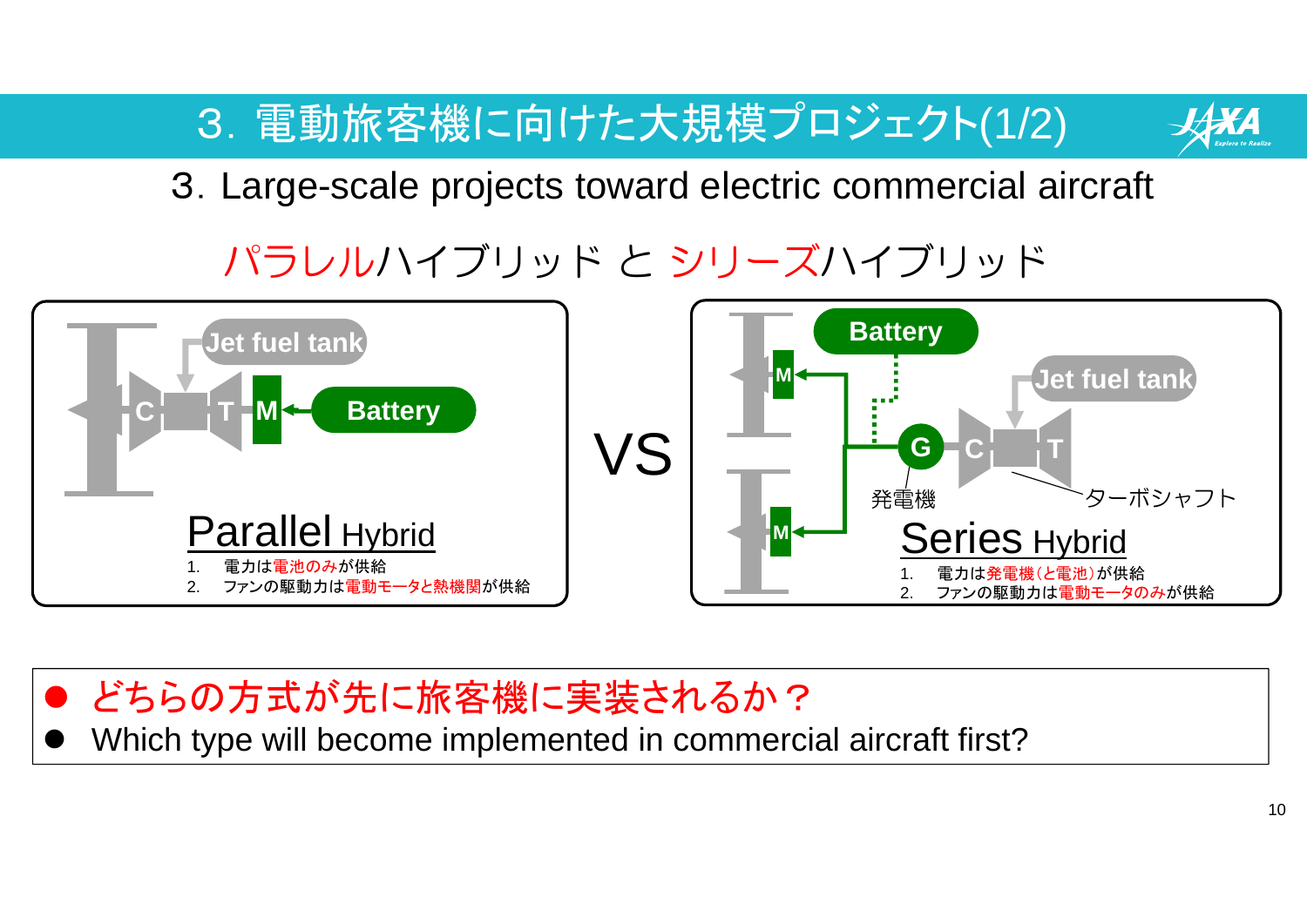3.電動旅客機に向けた大規模プロジェクト(2/2)



## パラレルハイブリッド と シリーズハイブリッド

# **Project 804** by UTC

2022 Flight (planned)

# **E-Fan X** by Airbus & RR

2021 Flight (planned)



Source: Ricard Entz(Airbus), Electric & Hybrid Source:https://www.utc.com/en/news/<br>2019/06/17/airshow-p804 Aerospace Technology Symposium 2019

 $\bullet$ 2020年代早々に大規模な飛行試験

 $\bullet$ Large-scale flight demonstration in the early 2020s.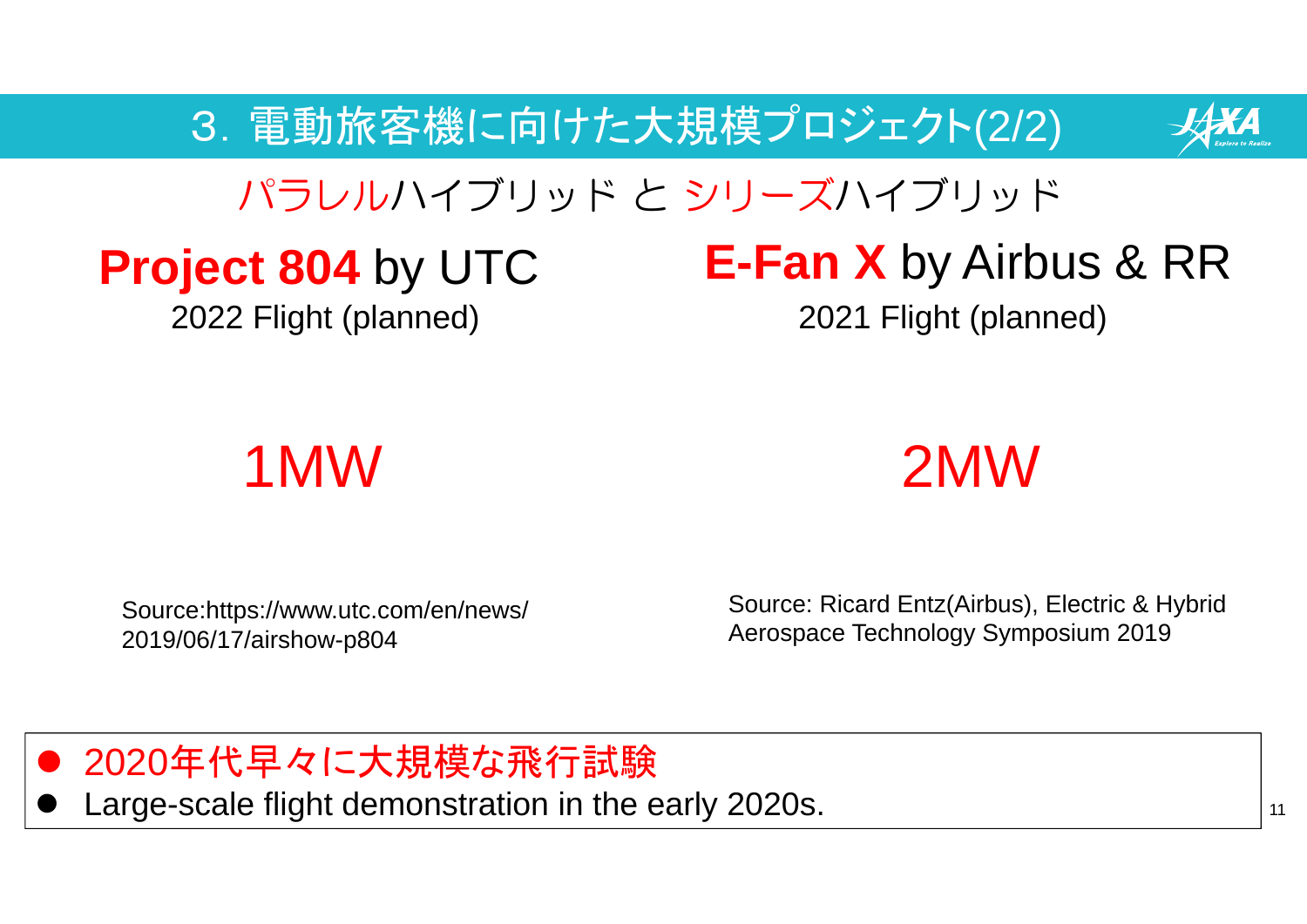### 4.電動VTOL Electric VTOL

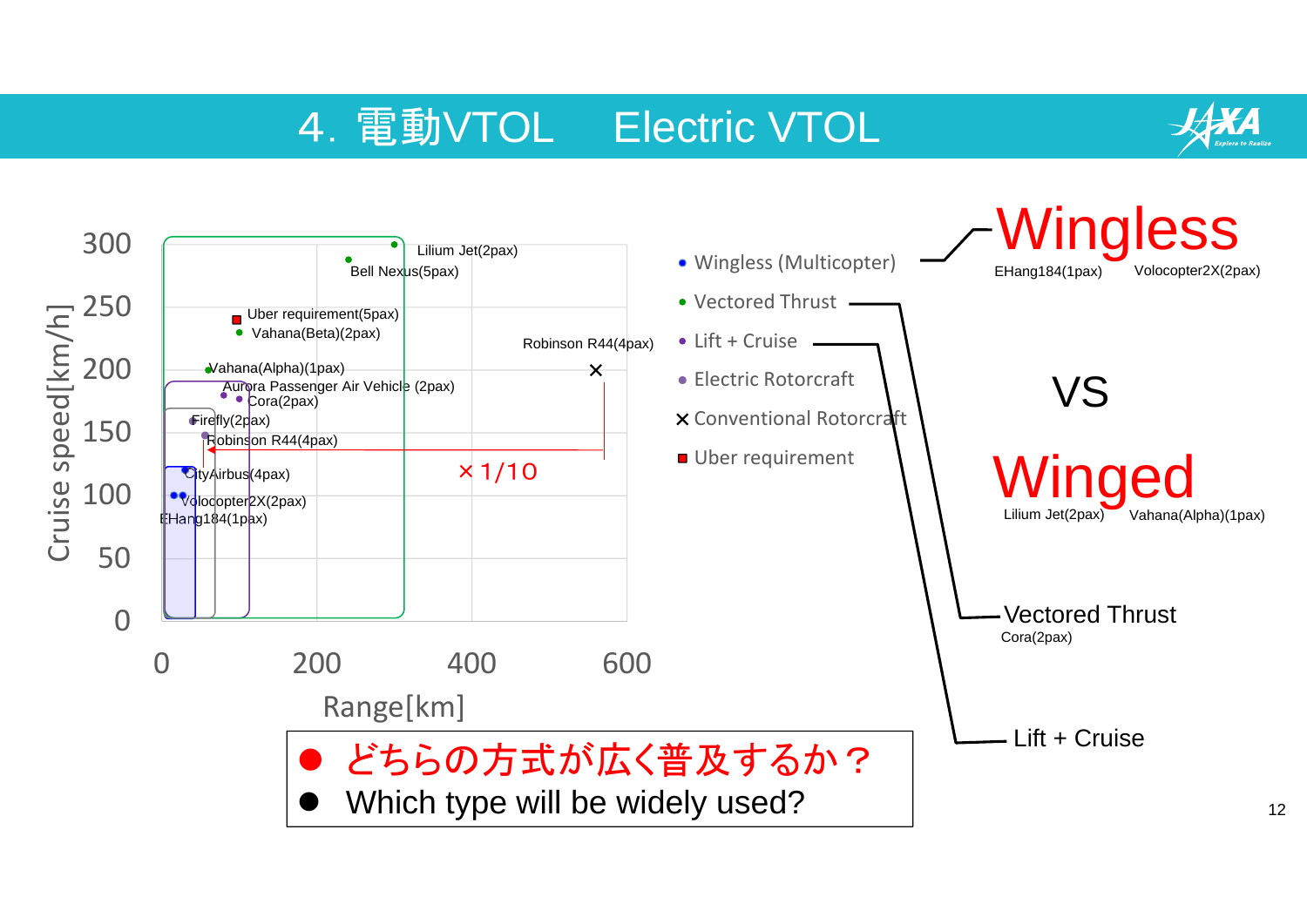#### おわりに Summary



- 1. 新たな業界地図形成に向け、航空機の電動化技術は競争領域となりつつある。
- 2. 小型電動固定翼機は型式証明を取得するプロセスに入り最も実用化に近い。
- 3. レギュレーションも小型機から順に電動化に対応しており、今後の大型機向け改訂 でも国際標準化機関SDOs(SAE、ASTM、RTCA…)の役割が増々重要になる。
- 4. 旅客機の推進系を電動化する技術は、2020年代早々に大規模な飛行試験が行わ れる計画であり、技術競争はMWレベルに移行している。
- 5. eVTOLに関して一部は既に有人飛行を達成しており、各方式による性能の違いも明 確になってきた。今後は有力なビジネスモデルに適合できる有力な技術方式が絞ら れていく。
- 1. Aircraft electrification technology is becoming a competitive area to create a new industry map.
- 2. Small electric fixed-wing aircraft enters the process of obtaining type certification and is near practical use.
- 3. Regulations also support electrification in order from small aircraft, and the role of international standardization organizations SDOs (SAE, ASTM, RTCA ...) will become increasingly important in future revisions for large aircraft.
- 4. The technology of electrified propulsion for commercial aircraft is planned to undergo large-scale flight demonstration in the early 2020s, and technology competition has shifted to the MW level.
- 135. Some of eVTOLs have already achieved manned flight, and the differences in performance among the each type have become clear. In the future, the effective technology will be narrowed down to the ones adaptable to the effective business models.